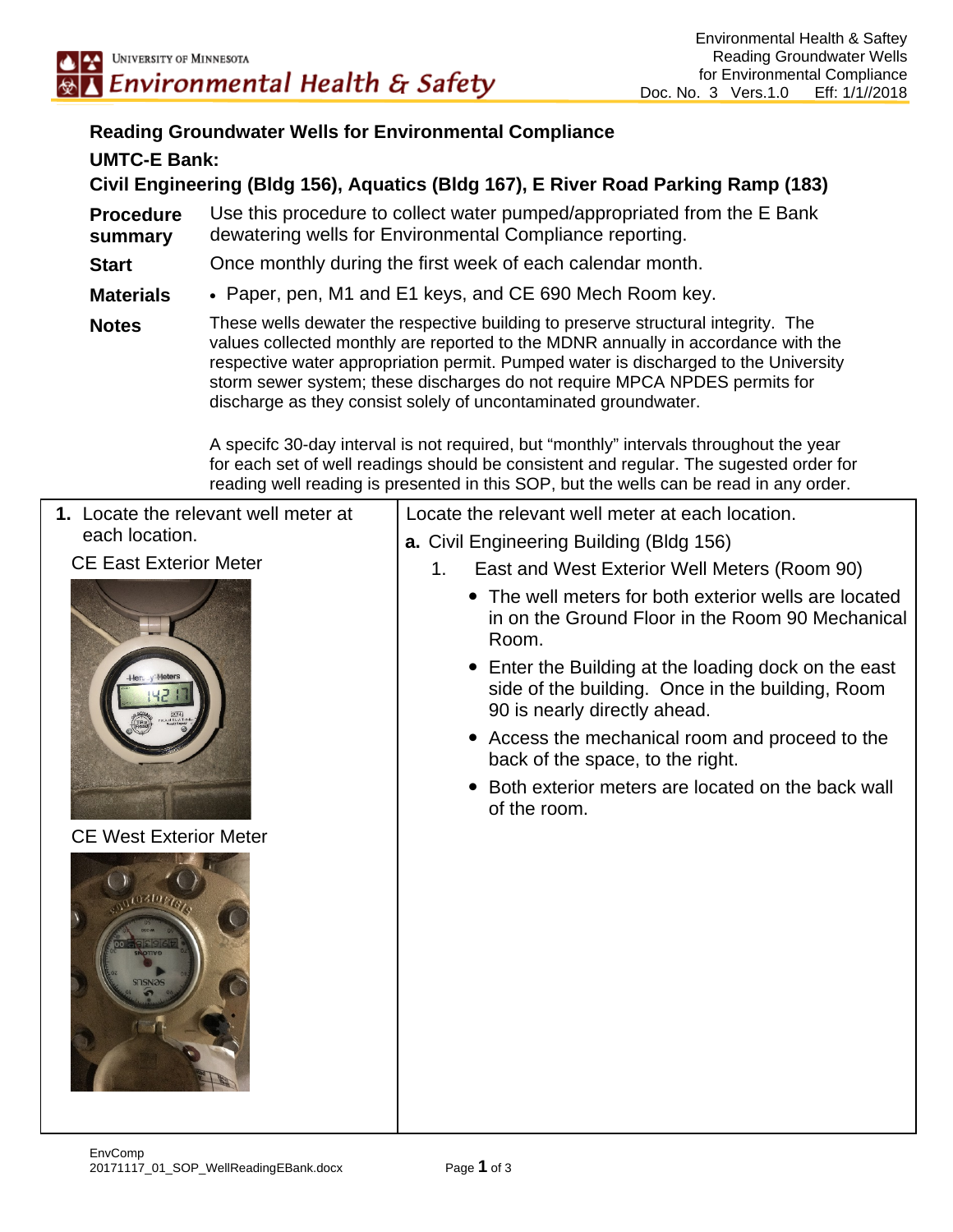## UNIVERSITY OF MINNESOTA Environmental Health & Safety

**1. (cont)** Locate the relevant well meter at each location. CE East Interior Well Meter Aquatics Meters (left, right) E River Road Meter 2. East Interior Well (Room 690) The well meter is located on Level 6 on top of the discharge line at the ceiling. • From Room 90, use the stairs or the freight elevator across the hall to get to Level 7. • The meter is in the hallway at the ceiling near the freight elevator. **b.** Aquatics Center (Bldg 167): North Loading Dock Two meters for the Aquatics Center are located on the south side of the North loading dock driveway. The well meters are attached to the outside of the well casing that is on the top of the south berm. **c.** E River Road Parking Ramp (Bldg 183): Room G004 • The well room is located on Level G of the parking ramp structure. Using the Plaza entrance to the parking ramp (south side of Coffman Union), take the elevator to Level G. On Level G, exit the elevator tower to the right and go around the corner (~25 feet) to the right to Room G004. The well meter is mounted on the south wall near the entry.